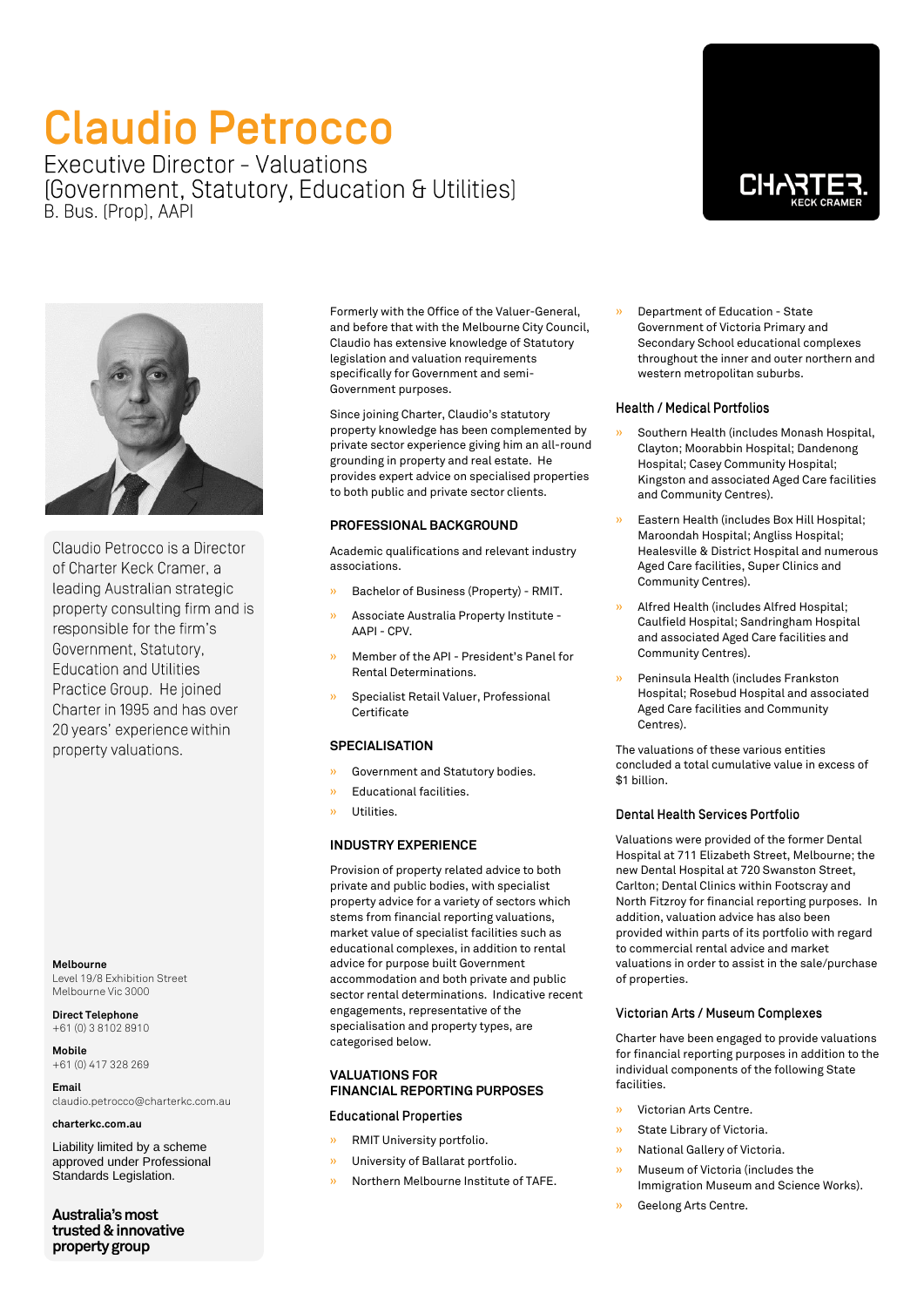

#### Justice / Legal Portfolios

Charter has been engaged by the Valuer-General of Victoria, on behalf of the Department of Justice in valuing Police Stations; Law Courts; Detention Centres/Correctional Facilities throughout the State of Victoria. In particular, this portfolio included the Supreme Court of Victoria; Melbourne County Court; Melbourne Magistrates Court; Melbourne Coroners Court and Morgue and all the Regional Victoria Courthouses. The Correctional Facilities that were valued included Barwon Prison; Dame Phyllis Prison; Melbourne Assessment Centre/Remand Centre; Ararat Prison and the low security prisons of Wonwron and Langi Kal Kal.

#### Vision

Vision Australia is the former Blind Institute which has specialised properties throughout Victoria, New South Wales and Queensland. Claudio provided valuations for financial reporting purposes throughout their Victorian portfolio. Properties comprised residential living units and specialised service facilities. The service complexes comprised clinics, community facilities, radio facilities, recording studios, storage/ warehousing areas and associated administrative components. It also includes the Seeing Eye Dogs with specialised kennel facilities, training, storage, breeding and veterinary care services.

#### State Educational Properties - Market Value

» RMIT University

Valuation advice has been provided to the University in order to assist them in their deliberations in negotiating the sale of the landmark property - Carlton and United Breweries site in Carlton/Melbourne.

» Melbourne University

Valuation advice has been provided in order to assist the University in its deliberations in considering the purchase of properties within proximity of its Carlton Campus.

» Monash University

Charter was engaged to provide valuation advice to the University in relation to parcels of land both improved and vacant as part of the University's redevelopment of its Caulfield Campus with a proposed joint venture partner.

Assisted Monash University in providing valuation advice of part of their Berwick Campus for sale specifically to other non-Government educational entities.

» Private Schools

Valuation advice has been provided to various private schools for both financial reporting purposes and first mortgage finance purposes in order to assist them in their deliberations, for example Casey Primary School, Cranbourne North; Wesley College; Heatherton Christian College; Beacon Hills College, Mount Evelyn Christian College and Eltham College.

### **MARKET VALUE ASSESSMENTS FOR SALE AND PURCHASE PURPOSES**

### Melbourne Water

Melbourne Water were assisted in providing valuation advice in order for them to negotiate the purchases of various properties associated with the rebuilding of Melbourne's entire northern sewer pipeline.

Melbourne Water is currently developing the Logis Industrial Estate in Dandenong South as part of a joint venture development with VicUrban. Charter have been engaged on behalf of Melbourne Water and VicUrban in providing valuation advice of this inglobo industrial holding.

Charter have been engaged by Melbourne Water to provide valuation advice in order to assist them in the development of residential inglobo land in conjunction with VicUrban in a joint venture operation - Dandenong.

#### Metropolitan Fire Brigade

Valuations have been provided for a variety of purposes in order to assist the Metropolitan Fire Brigade in securing strategically located sites for fire stations, training centres and associated activities. The valuations relate to a number of sites predominantly within industrial metropolitan areas and in all instances significant land holdings.

#### Lort Smith Animal Hospital

Valuations were provided for both financial reporting purposes and in order to assist the Lort Smith Animal Hospital in their deliberations in considering the possible acquisition of adjoining premises, whilst having regard to special value considerations as an adjoining owner.

#### **SPECIALISED PROPERTIES**

These have been valued in order to assist the various departments in considering market transactions associated with these properties.

- » Former Preston & Northcote Community **Hospital**
- » Former Beechworth Prison.
- » Former Beechworth Hospital.
- » Former Kyneton Hospital.
- » Former Bendigo Gaol.
- » Former Greenvale Hospital.
- » Operational Correctional Centre Dame Phyllis Female Prison.
- » Charter was engaged to provide a valuation of the Dame Phyllis Female Prison as an operational facility in order to assist the Government in its deliberations in negotiating a purchase of the complex.
- » Department of Justice Case Studies.
- » Charter was engaged by the Department of Justice in valuing non State owned justice facilities in order to assist the Department in a business/case study of these complexes for budgetary and future planning purposes which comprised the valuation of the Melbourne County Court and the Fulham Prison in Sale.

#### **ACQUISITION AND COMPENSATION**

#### Metropolitan Fire Brigade

Metropolitan Fire Brigade endeavoured to negotiate the purchase of a strategic holding within the inner north-western suburb of Moonee Ponds. Having been unsuccessful in this regard, they commenced compulsory acquisition proceedings. We were included in both the initial market value assessments and assessments for acquisition and compensation purposes.

### **VicRoads**

Valuations for acquisition and compensation were provided with regard to the Hume Highway/ Craigieburn Bypass.